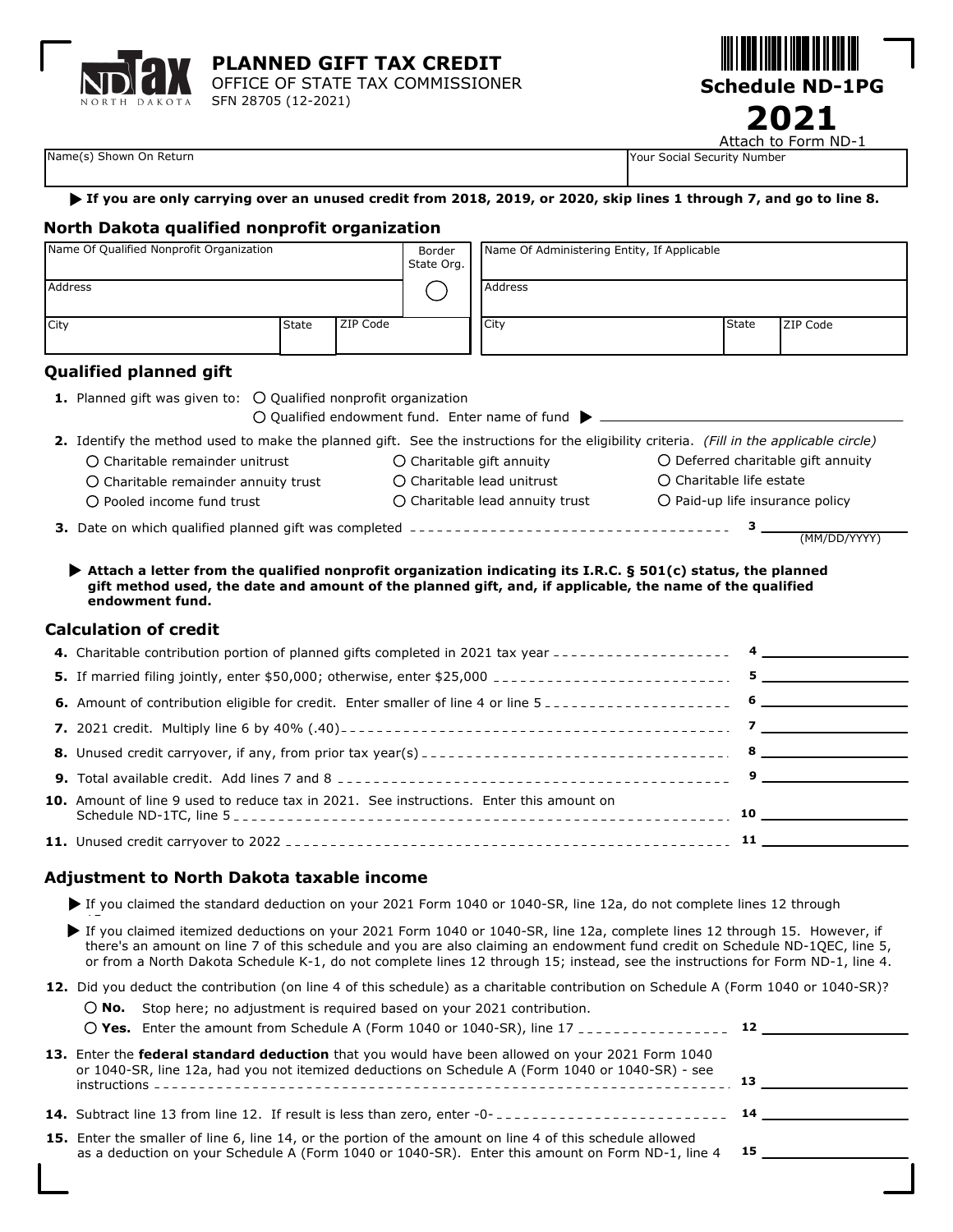# **General instructions**

An individual is allowed an income tax credit for making a qualified planned gift to a qualified nonprofit organization or a qualified endowment fund. *See the instructions to line 2 for what is a qualified planned gift.*

The credit must be claimed first in the tax year in which the planned gift is made. The unused portion of a credit for a planned gift made in the 2021 tax year may be carried forward for up to three tax years.

# **Qualified nonprofit organization.** A

qualified nonprofit organization means an organization that meets either of the following sets of criteria:

- **North Dakota-based organization.** An organization is a qualified nonprofit organization if it:
	- 1. Is incorporated in North Dakota, or has an established location in North Dakota;
	- 2. Is tax-exempt under I.R.C. § 501(c); and
	- 3. Is a charitable donee organization as defined under I.R.C. § 170.
- **Border state organization.** An organization is a qualified nonprofit organization if it:
	- 1. Is tax-exempt under I.R.C. § 501(c);
	- 2. Is a charitable donee organization as defined under I.R.C. § 170.
	- 3. Supports or benefits a hospital, nursing home, or medical center, or any combination of these;
	- 4. Is located outside North Dakota; and
	- 5. Is located within five miles of a North Dakota city with a population of 5,000 or more that does not have a hospital.

**Qualified endowment fund.** A qualified endowment fund means a permanent, irrevocable fund that meets all of the following:

- 1. It is held by a qualified nonprofit organization *(defined above)* or by a bank or trust company on behalf of a qualified nonprofit organization*.*
- 2. It is comprised of cash, securities, mutual funds, or other investment assets.
- 3. It is established for a specific religious, educational, or other charitable purpose.
- 4. It may expend only the income generated by, or the increase in value of, the assets contributed to it.

# **Specific line instructions**

#### **North Dakota qualified nonprofit organization**

Enter the name and address of the North Dakota qualified nonprofit organization. This applies regardless of whether the planned gift was made to the qualified nonprofit organization itself or to a qualified endowment fund held by the qualified nonprofit organization. If a bank, trust company, or other entity holds and administers the planned gift assets or qualified endowment fund on behalf of the qualified nonprofit organization, also enter the name and address of that entity.

If the qualified nonprofit organization is a border state organization, fill in the circle next to the organization's name.

### **Line 2**

Fill in the circle next to the type of qualified planned gift on which the tax credit is based. To qualify for the credit, the qualified planned gift must consist of an irrevocable charitable contribution that was made using one of the following gifting methods:

**Charitable remainder unitrust**—To qualify, both of the following must apply:

- 1. The trust must be a trust defined under
- I.R.C. § 664(d)(2).
- 2. The trust agreement must contain a provision stating that the trust may not terminate and that the beneficiary's interest in the trust may not be given to the qualified nonprofit organization or qualified endowment fund before the earlier of (a) the date of death of the beneficiary or (b) the date that is five years after the date of the contribution.

**Charitable remainder annuity trust**—To qualify, both of the following must be met:

- 1. The trust must be a trust defined under I.R.C.  $§$  664(d)(1).
- 2. The trust agreement must contain a provision stating that the trust may not terminate and that the beneficiary's interest in the trust may not be given to the qualified nonprofit organization or qualified endowment fund before the earlier of (a) the date of death of the beneficiary or (b) the date that is five years after the date of the contribution.

**Pooled income fund**—To qualify, the trust must be a trust defined under I.R.C.  $§ 642(c)(5).$ 

**Charitable gift annuity**—To qualify, both of the following must be met:

- 1. The annuity must be a qualified charitable gift annuity as defined for federal income tax purposes.
- 2. The annuity contract must contain a provision that states the annuitant's interest in the gift annuity may not be assigned to the qualified nonprofit organization or qualified endowment fund before the earlier of (a) the date of death of the annuitant or (b) the date that is five years after the date of the contribution.

**Charitable lead unitrust**—To qualify, the arrangement must satisfy the requirements of I.R.C.  $\S 170(f)(2)(B)$ .

**Charitable lead annuity trust**— To qualify, the arrangement must satisfy the requirements of I.R.C.  $\S 170(f)(2)(B)$ .

**Deferred charitable gift annuity**—To qualify, all of the following must be met:

- 1. The annuity must be a qualified charitable gift annuity as defined for federal income tax purposes.
- 2. The annuity contract must contain a provision that requires the payment of the annuity to begin within the life expectancy of the annuitant or, if more than one annuitant, the joint life expectancies of the annuitants using the actuarial tables applicable to determining the federal charitable income tax deduction on the date of the contribution.
- 3. The annuity contract must contain a provision that states the annuitant's interest in the gift annuity may not be assigned to the qualified nonprofit organization or qualified endowment fund before the earlier of (a) the date of death of the annuitant or (b) the date that is five years after the date of the contribution.

**Charitable life estate agreement**—To qualify, the agreement must satisfy the requirements of I.R.C.  $\S 170(f)(3)(B)$ .

**Paid-up life insurance policy**—To qualify, both of the following must be met:

- 1. The policy must be a paid-up policy, i.e., all premiums for the policy have been paid, with no more premiums due in the future.
- 2. The gift of the policy qualifies as a charitable contribution under I.R.C. § 170.